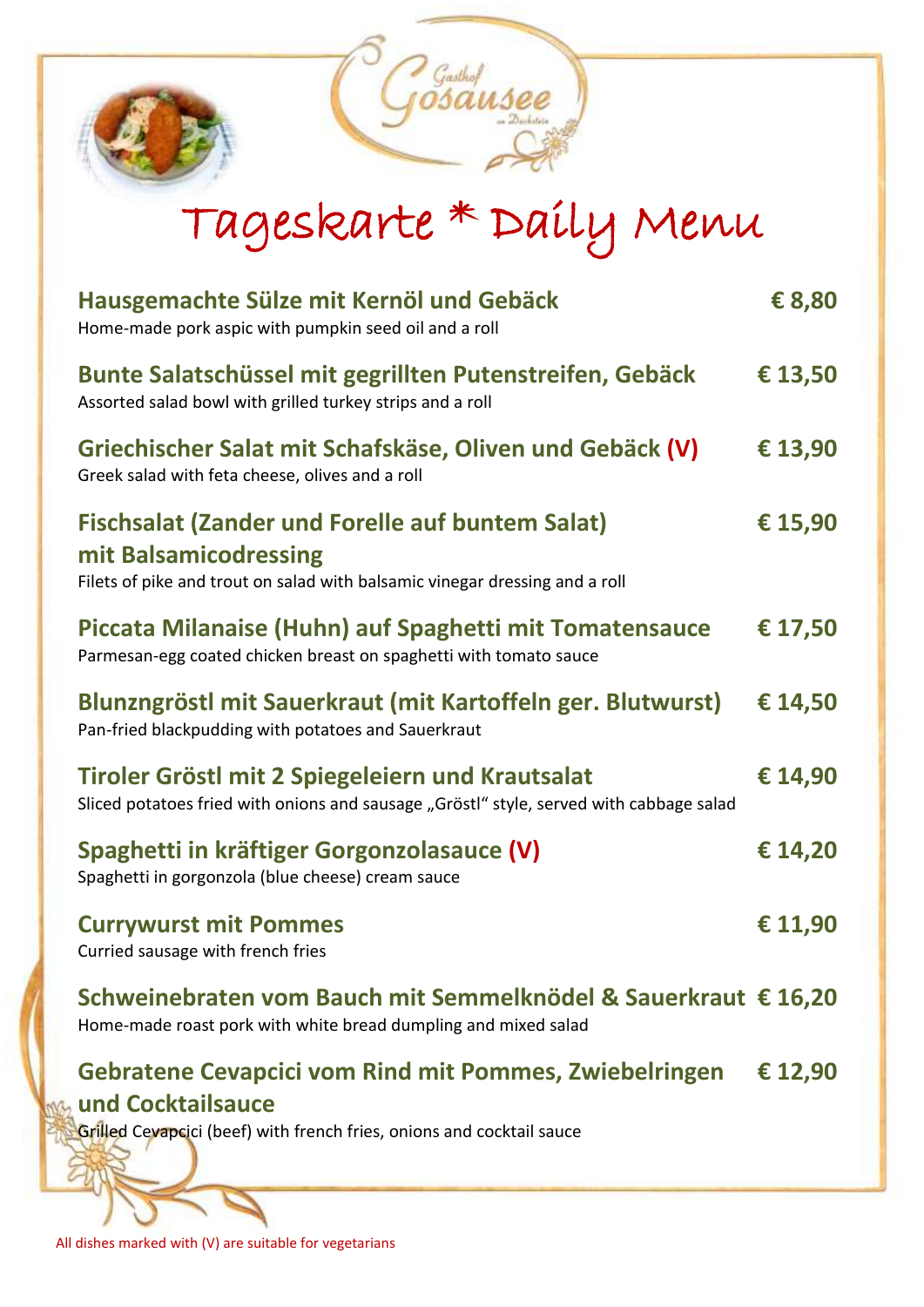| <b>Rindsgulasch mit Butternudeln</b><br>Beef goulash with butter-noodles                                                                                                                                    | € 14,20 |
|-------------------------------------------------------------------------------------------------------------------------------------------------------------------------------------------------------------|---------|
| Gebackenes Schweinekotelette mit Kartoffelsalat<br>Deep-fried pork cutlet with potato salad and tartar sauce                                                                                                | € 13,50 |
| 2 Stück faschierte Laibchen mit Kartoffelpüree, Bratensaft<br>und Röstzwiebel<br>2 minced meat patties with roast onions, potato puree and gravy                                                            | € 11,90 |
| Zur Jause * Snacks                                                                                                                                                                                          |         |
| Essigwurst mit Zwiebeln, fein garniert, Gebäck<br>Sliced sausage in vinegar with onions and bread                                                                                                           | € 7,70  |
| Brettljause (Wurst, Käse, Speck etc. fein garniert) mit Gebäck € 13,50<br>Traditional Austrian snack plate (ham, cheese etc.), served with bread                                                            |         |
| Speckbrot mit Kren, fein garniert<br>Open bacon sandwich with horseradish                                                                                                                                   | € 6,90  |
| Fisch * Fish                                                                                                                                                                                                |         |
| <b>Bachsaibling mit Mandeln in Butter gebraten</b><br>dazu Dillkartoffeln und grüner Salat, per 10 Gramm<br>Freshly caught and grilled char in almond butter with dill potatoes and leaf salad, per 10 gram | € 0,70  |
| Regenbogenforelle "Müllerin" in Butter gebraten<br>mit Petersilienkartoffel und gemischtem Salat per 10 Gramm<br>Freshly caught trout meunière with parsley potatoes and assorted salad, per 10 gram        | € 0,70  |
| Zanderfilets vom Rost in pikanter Knoblauch-Zitronensauce<br>mit Petersilienkartoffeln und Blattspinat<br>Grilled fillet of pike in a garlic-lemon sauce, served with potatoes and leaf spinach             | € 18,60 |
| All dishes marked with (V) are suitable for vegetarians                                                                                                                                                     |         |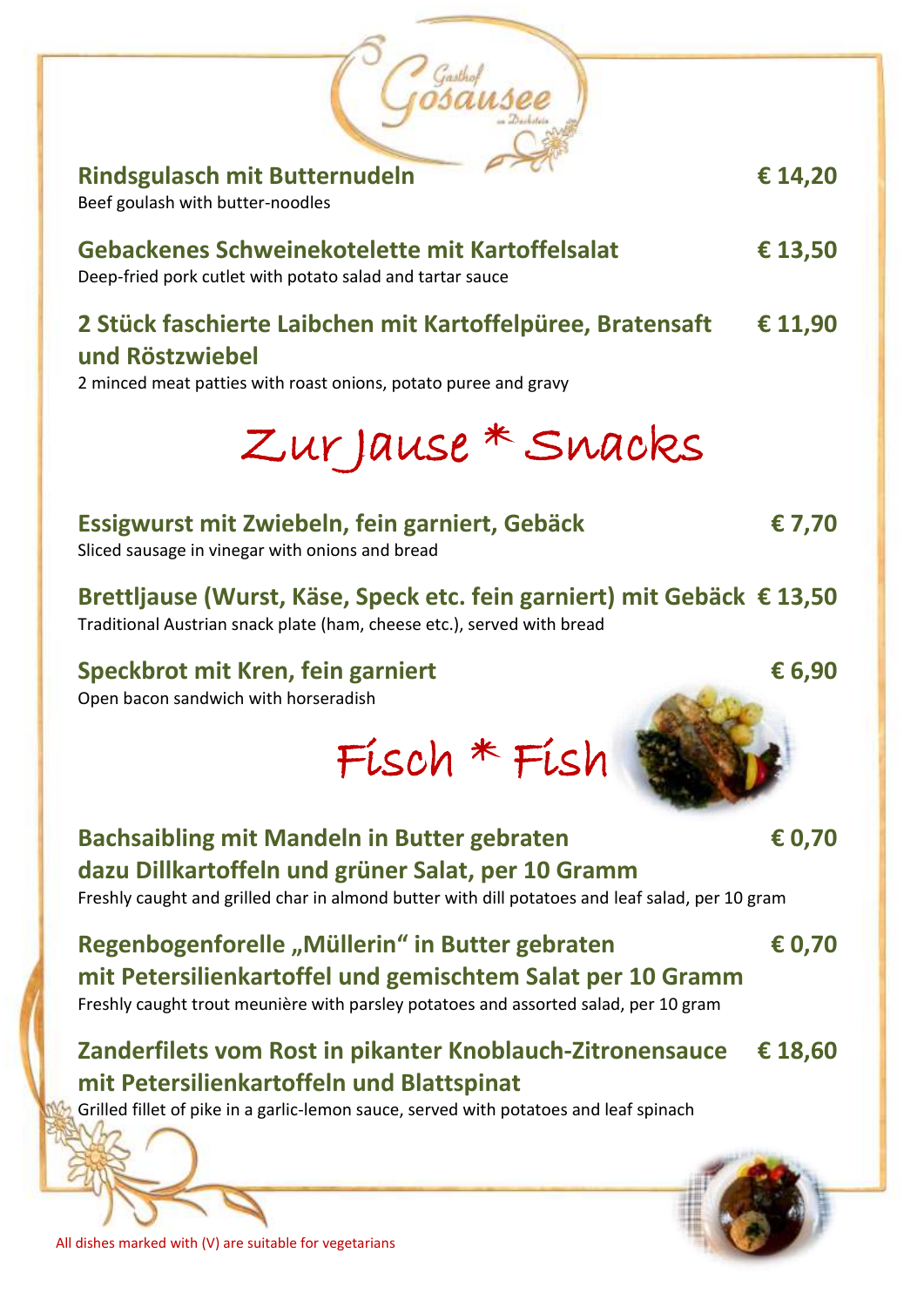

| Gamsragout mit Semmelknödel und Preiselbeeren<br>Deer (Chamois) stew with a white bread dumpling and mountain cranberry jam                                        | € 18,40         |
|--------------------------------------------------------------------------------------------------------------------------------------------------------------------|-----------------|
| kleinere Portion / smaller portion                                                                                                                                 | € 16,40         |
| Rosa gebratene Rehmedaillons, Steinpilze in Rahmsauce<br>dazu Kartoffelgebäck<br>Medallions of venison with porcini mushrooms in cream sauce and dauphine potatoes | 20,90           |
| kleinere Portion / smaller portion                                                                                                                                 | € 18,80         |
| Medium gegrilltes Hirschrückensteak auf Madeirasauce<br>mit Rösti und Brokkoli<br>Deer saddle steak (medium) on madeira sauce with hash browns and broccoli        | € 20,70         |
| kleinere Portion / smaller portion                                                                                                                                 | € 18,60         |
| Aus dem Suppentopf* Soups                                                                                                                                          |                 |
| Kräftige Rindsuppe mit Frittaten<br>Clear beef soup with pancake strips                                                                                            | €4,80           |
| Kräftige Rindsuppe mit Leberknödel<br>Clear beef soup with deep-fried liver dumplings                                                                              | € 5,90          |
| Kartoffelcremesuppe mit Weißbrotwürfeln (V)<br>Potato cream soup with roasted white bread cubes                                                                    | € 5,70          |
| Pikante Gulaschsuppe mit Gebäck<br>Goulash soup served with a roll                                                                                                 | € 6,20          |
| <b>Tomatencremesuppe mit Croûtons (V)</b><br>Tomato cream soup with white bread croûtons                                                                           | € 5,70          |
| Knoblauchcremesuppe mit Weißbrotwürfeln (V)<br>Garlic cream soup with white bread croûtons                                                                         | $\epsilon$ 5,80 |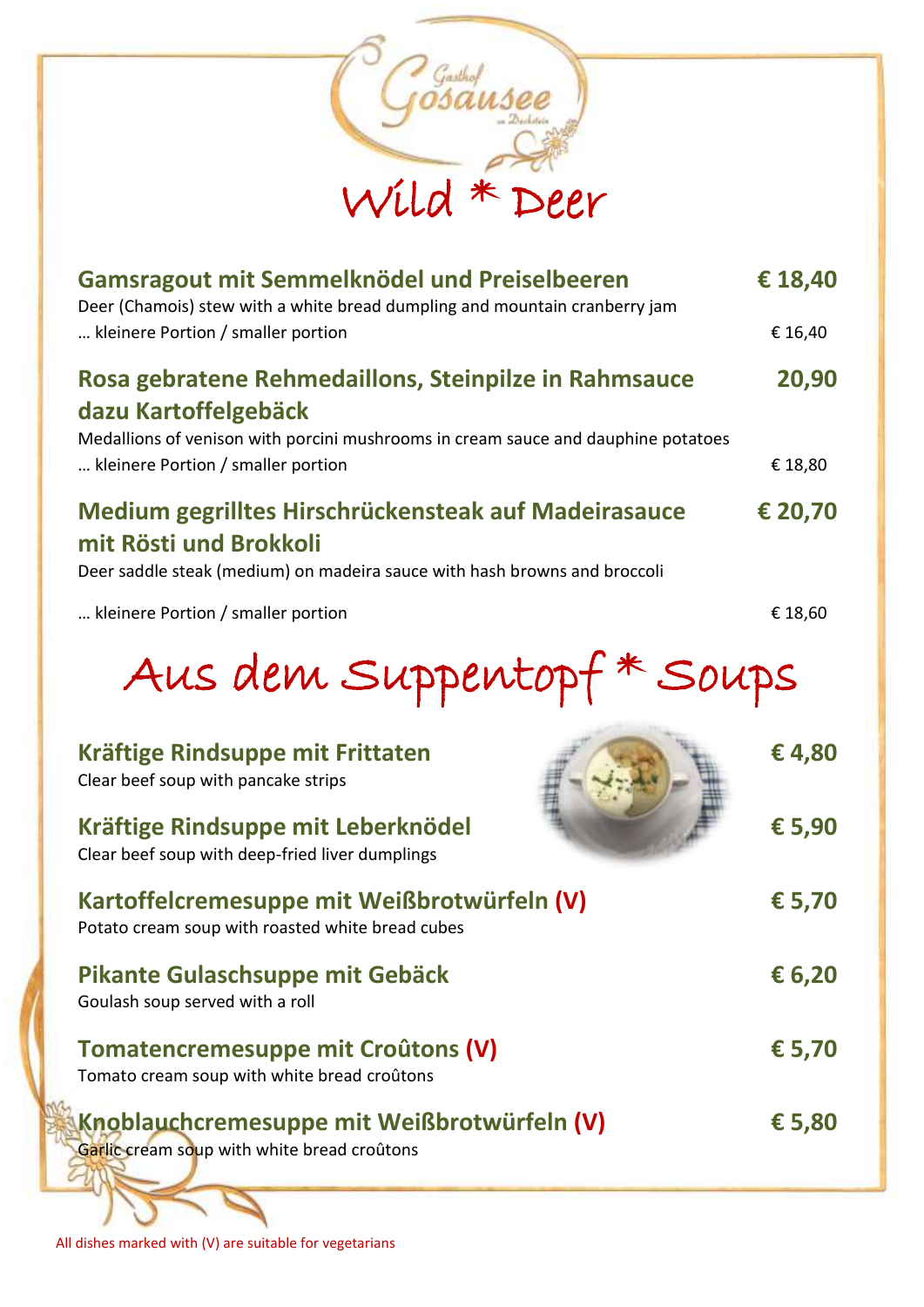# Unsere Klassiker \* Our Classics

Gasthof<br>OSAUSEE

| Cordon-Bleu (Schwein) mit Petersilienkart. u. Preiselbeeren<br>Cordon bleu (Schnitzel filled with ham and cheese) with parsley potatoes and cranberries              | € 17,70 |
|----------------------------------------------------------------------------------------------------------------------------------------------------------------------|---------|
| Wiener Schnitzel (Schwein) mit Pommes und gem. Salat<br>Pork escalope with french fries and a mixed salad                                                            | € 16,20 |
| Wiener Schnitzel (Pute) mit Kartoffeln und gem. Salat<br>Turkey escalope with parsley potatoes and salad                                                             | € 16,70 |
| Grillteller (Rind, Schwein, Pute) mit Pommes und Gemüse<br>Grillage - Beef, pork and turkey medallions with vegetables, fries and herb-butter                        | € 18,90 |
| Berner Würstel mit Pommes und Salatgarnitur<br>Sausages filled with cheese and wrapped in bacon, with fries and salad                                                | € 12,50 |
| Gebackene Hühnerfilets mit Kartoffeln und Preiselbeeren<br>Deep-fried chicken filets with parsley potatoes and mountain cranberry jam                                | € 12,90 |
|                                                                                                                                                                      |         |
| Nudeln & Vegetarisches * Noodles                                                                                                                                     |         |
| Nudelpfanne – Nudeln mit viel Gemüse in Schinkenrahm,<br>mit Käse überbacken<br>Noodle-pot; noodles with vegetables in a ham and cream sauce, gratinated with cheese | € 15,90 |
| "Kasnocken" mit grünem Salat (V)<br>Pan fried spaetzle with cheese, fried onions and leaf salad                                                                      | € 13,50 |
| Gebackener Karfiol (Blumenkohl) mit Sauce Tartar (V)<br>Deep fried cauliflower with tartar sauce                                                                     | € 10,20 |
| Spaghetti Bolognese mit Parmesan<br>Spaghetti bolognese (meat sauce) with parmesan cheese                                                                            | € 11,20 |

All dishes marked with (V) are suitable for vegetarians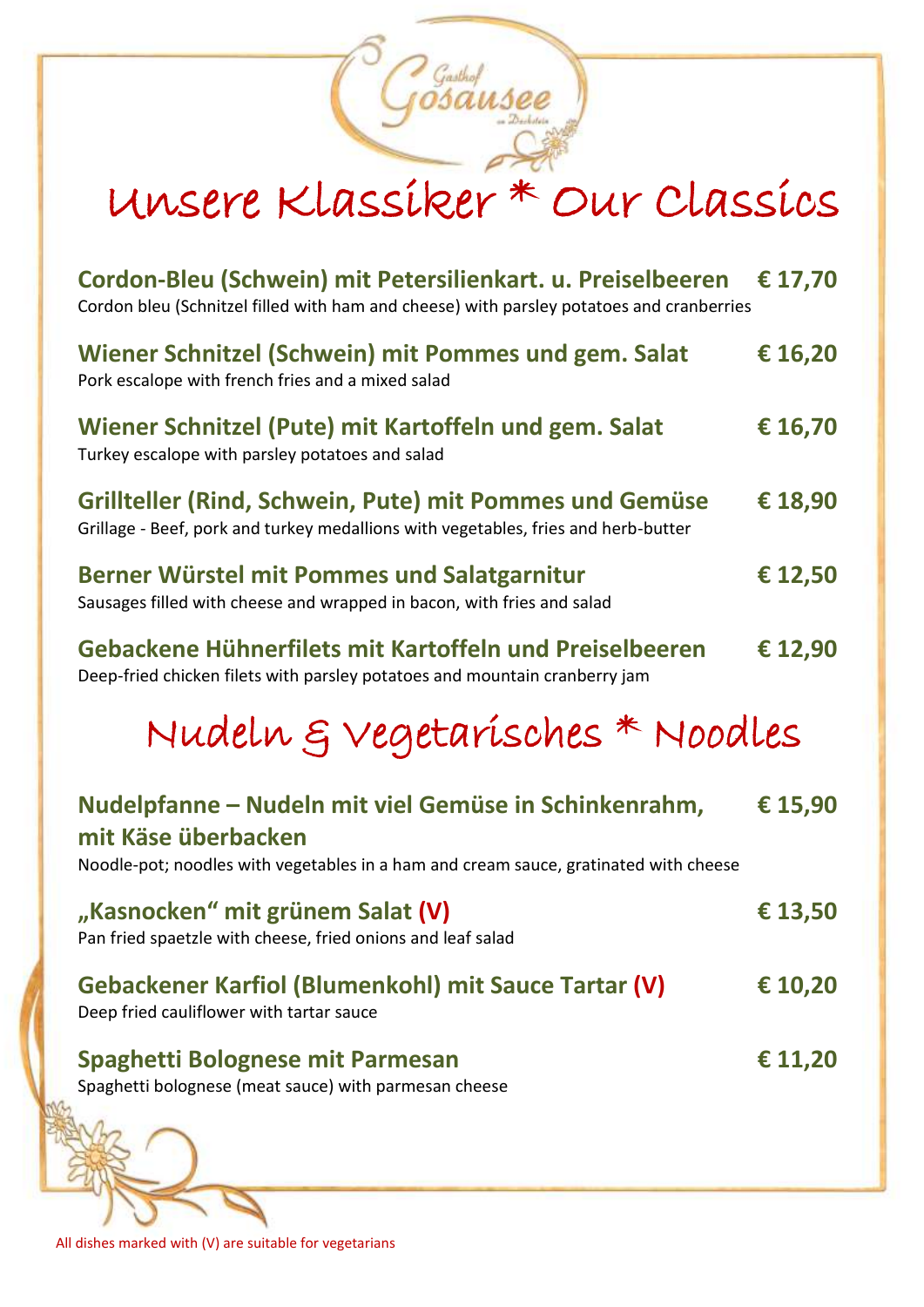**Spaghetti in Tomatensauce (V) € 10,50**

Spaghetti in tomato sauce

# Für den kleinen Hunger \* Snacks

Gasthof<br>VSAUSEE

| <b>Schinken-Käse Toast</b><br>Ham and cheese toast                                                                                                           | € 5,60 |
|--------------------------------------------------------------------------------------------------------------------------------------------------------------|--------|
| Strammer Max - getoastetes Schwarzbrot mit Schinken<br>und 2 Spiegeleiern, garniert<br>Toasted slices of black bread with ham and 2 sunny side up fried eggs | € 8,60 |
| Frankfurter Würstel mit Senf, Kren u. Semmel<br>Frankfurter sausages with mustard, horseradish and a roll                                                    | € 5,60 |
| Debreziner Würstel mit Senf, Kren und Semmel<br>Debreciner sausage (bit spicy) with mustard, horseradish and a roll                                          | € 6,10 |

# Kinderkarte\* For children

| <b>Kleines Wiener Schnitzel (Pute) mit Pommes</b><br>Small turkey escalope with french fries       | €9,90 |
|----------------------------------------------------------------------------------------------------|-------|
| Semmelknödel in Bratensaft<br>White bread dumpling in gravy                                        | €4,90 |
| Kinderspaghetti Bolognese oder mit Tomatensauce<br>Small spaghetti with meat sauce or tomato sauce | €9,50 |
|                                                                                                    |       |

All dishes marked with (V) are suitable for vegetarians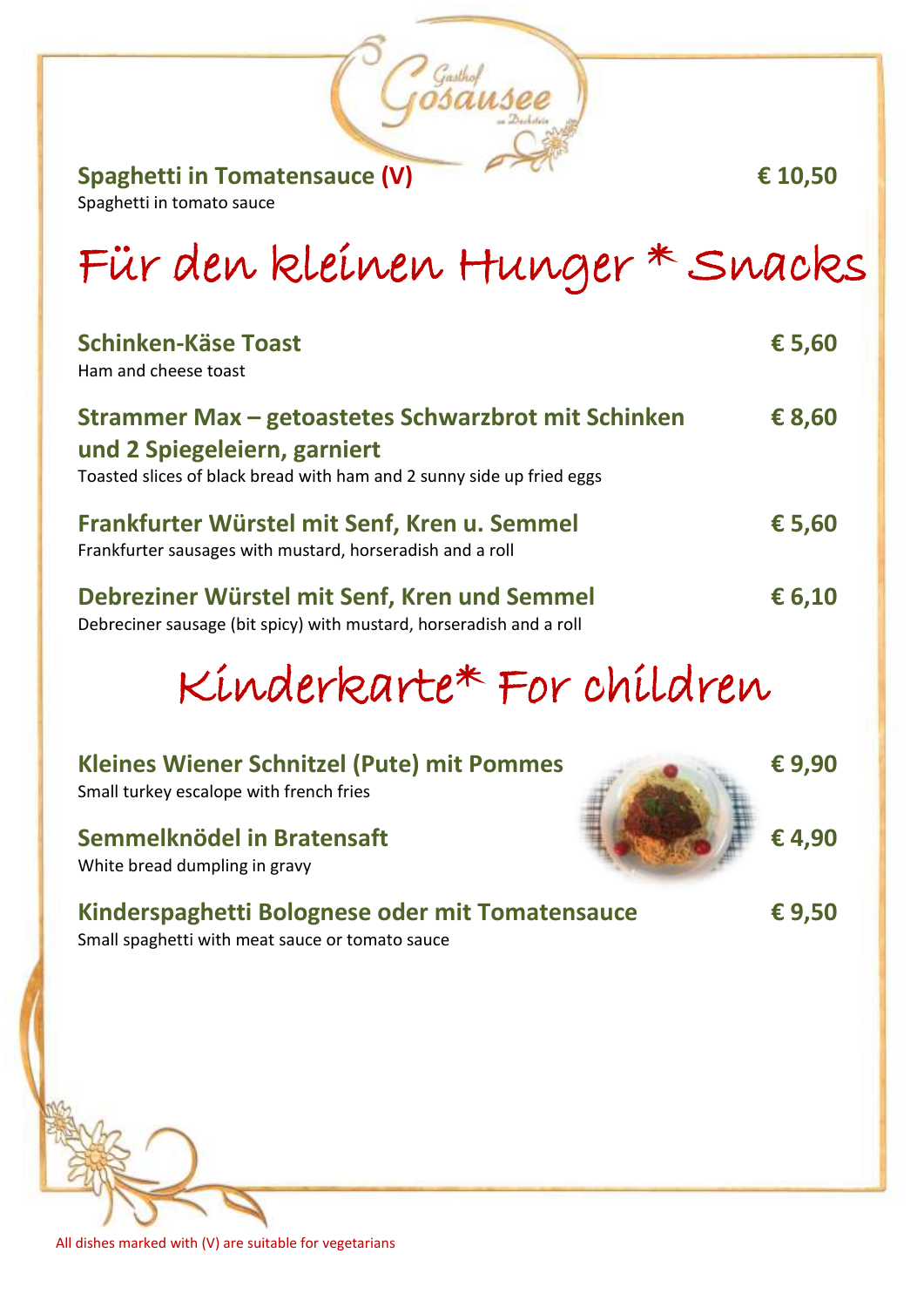| Gasthop<br>Süsses * Sweets                                                                                                       |          |
|----------------------------------------------------------------------------------------------------------------------------------|----------|
| Kaiserschmarren mit Apfelmus (V)                                                                                                 | € 10,50  |
| "Kaiserschmarren" - Cut up and sugared pancake with apple sauce<br>smaller portion                                               | € 8,90   |
| Germknödel mit Mohnzucker und Vanillesauce (V)<br>Yeast dumpling with vanilla custard and poppy seeds                            | € 8,20   |
| Germknödel mit Mohnzucker und zerlassener Butter (V)<br>Yeast dumpling with warm butter and poppy seeds                          | €7,10    |
| Portion mürber Apfelstrudel (V)<br>Apple strudel                                                                                 | €4,50    |
| Warmer Apfelstrudel mit Vanillesauce (V)<br>Warm apple strudel with vanilla sauce                                                | € 6,50   |
| <b>Portion Topfen-Marillenstrudel(V)</b><br>Cream cheese strudel with apricots                                                   | €4,50    |
| Warmer Topfen-Marillenstrudel mit Vanillesauce (V)<br>Warm cream cheese strudel with apricots with vanilla sauce                 | € 6,50   |
| 2 Stk. Palatschinken mit Marillen- oder Preiselbeermarmelade € 6,90<br>2 pancakes filled with either apricot or cranberry jam    |          |
| 2 Stück Nutellapalatschinken mit gehackten Nüssen bestreut<br>2 pancakes filled with hazelnut cream, sprinkled with nuts         | € 8,60   |
| Vanilleeispalatschinke, frische Früchte, Schokosauce & Sahne<br>Ice-pancake with fresh fruits, chocolate sauce and whipped cream | € $9,10$ |

All dishes marked with (V) are suitable for vegetarians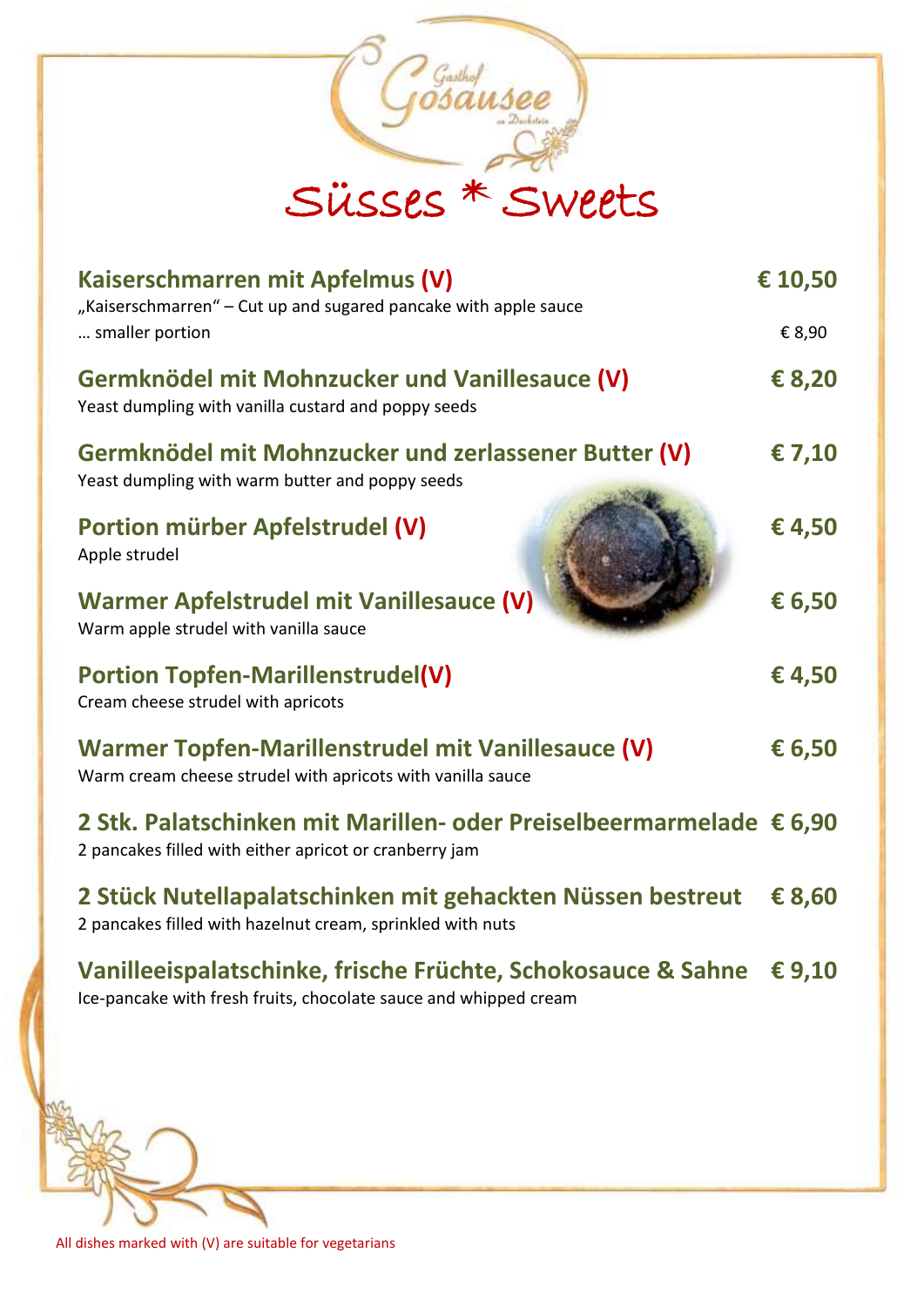

## Heiße Getränke \* Hot drinks

| € 5,50 |
|--------|
| €4,90  |
| € 5,20 |
| € 5,20 |
| € 3,70 |
| € 3,60 |
| €4,50  |
| € 3,80 |
| €4,50  |
| € 3,60 |
| €4,20  |
|        |

#### Alkoholfreie Getränke \* Non-alcoholic drinks

| Flasche Fruchtnektar (0,21) Marille, Multivitamin, Johannisbeere                           | € 3,50 |
|--------------------------------------------------------------------------------------------|--------|
| 0,3   Apfel- oder Orangensaft (apple or orange juice)                                      | € 3,30 |
| 0,5   Apfel- oder Orangensaft gespritzt (apple or orange juice mixed with sparkling water) | €4,50  |
| 0,5   Apfel- oder Orangenwasser (apple or orange juice mixed with tap water)               | € 3,90 |
| Fl. Gasteiner Mineralwasser natur 0,33 l (non carbonated mineral water)                    | € 3,60 |
| 0,3   Mineralwasser (carbonated mineral water)                                             | € 2,70 |
| 0,5   Mineral Zitrone (carbonated mineral water with lemon juice)                          | €4,30  |
| 0,5   Soda Zitrone (soda water with lemon juice)                                           | € 3,10 |
| 0,75 Liter Gasteiner Mineralwasser prickelnd oder still (large bottle of mineral water)    | €4,90  |
| 1/4   Sodawasser (soda water)                                                              | € 2,10 |
| 0,3   Fanta, Cola, Almdudler, Sprite, Spezi                                                | € 3,60 |
| 1/2   Spezi (cola and fanta mixed)                                                         | € 5,10 |
| Fl. Bitter Lemon oder Tonic Water (0,21)                                                   | € 3,80 |
| Fl. Coca Cola zero (0,33 l)                                                                | € 3,80 |
| Fl. Eistee Pfirsich (0,33 l)                                                               | € 3,80 |
| Red Bull (0,33 l)                                                                          | € 4,10 |
| 0,5   Leitungswasser (tap water)                                                           | € 2,10 |